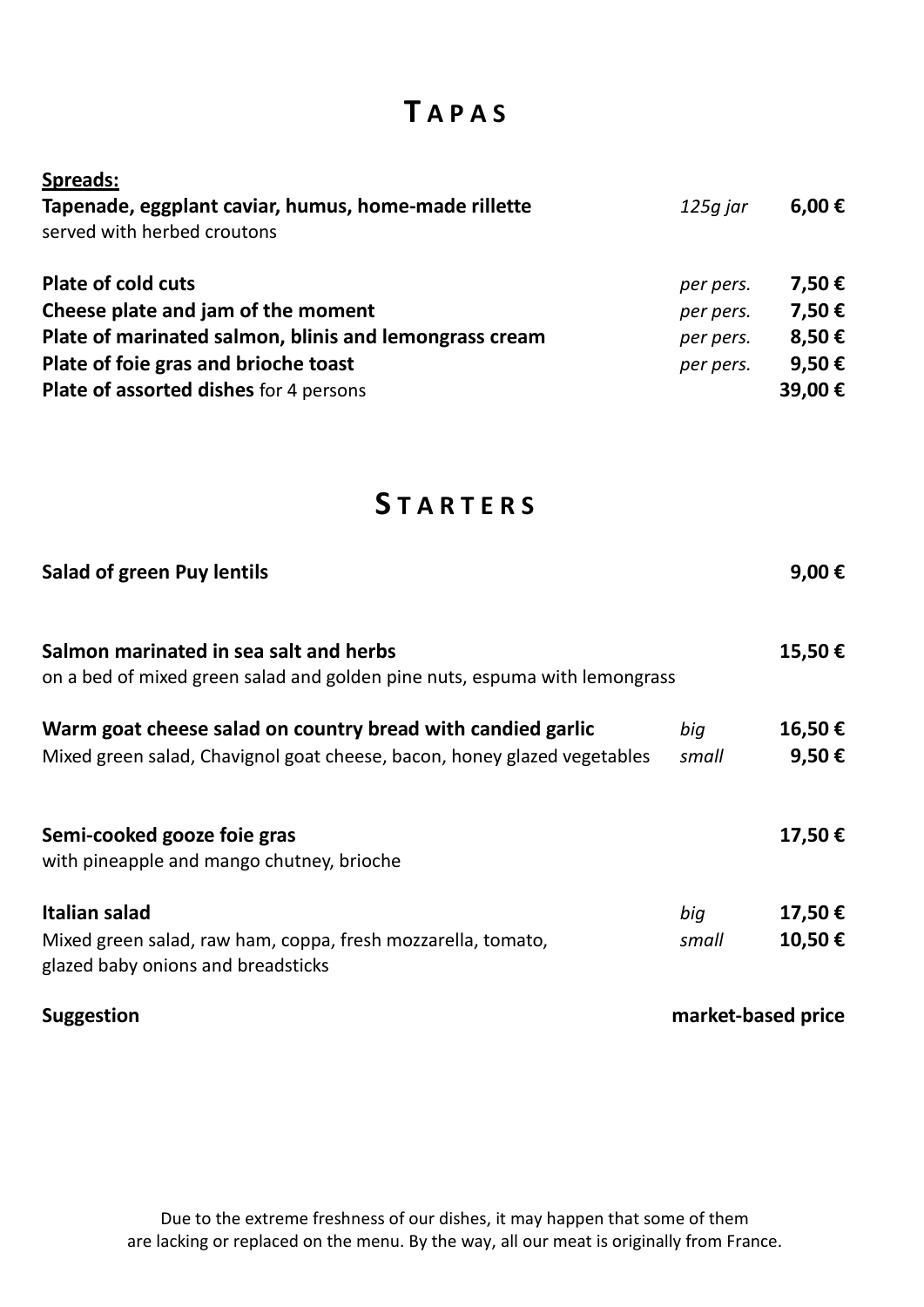### **M A I N C O U R S E S**

| Linguine with pesto                                                                                                                  | 15,50€              |
|--------------------------------------------------------------------------------------------------------------------------------------|---------------------|
| pesto, pine nuts, sun-dried tomatoes, chopped parmesan                                                                               |                     |
| Beef tartar prepared, unprepared or pan-fried<br>with homemade fries and mixed green salad                                           | 19,50€              |
|                                                                                                                                      |                     |
| Guinea fowl breast cooked at low temperature<br>conic morel sauce, mashed potatoes with rocket pesto<br>and vegetables of the moment | 25,00 €             |
| Grilled sirloin steak $(330 g)$<br>Maître d'hôtel butter, gratinated potatoes Dauphiné and vegetables of the moment                  | 29,00€              |
| Grilled beef tenderloin served with a rich jus<br>Sautéed potatoes with herbs and vegetables of the moment                           | 35,00€              |
| <b>Fish according to availability</b>                                                                                                | market-based prices |

**Matured cheese of the day 9,50 €**

served with mixed green salad, nuts and seasonal jam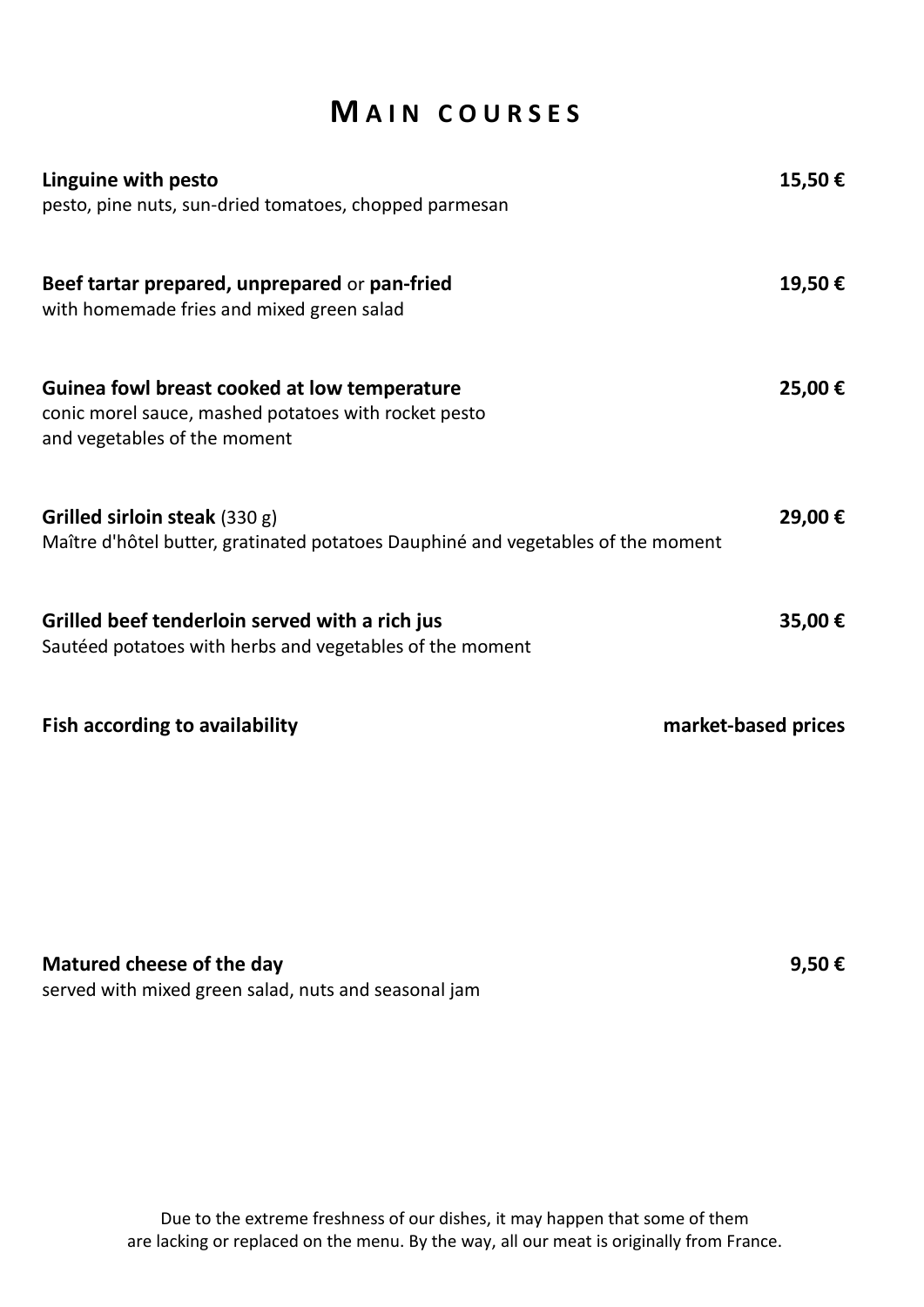## **T H E P A S T R Y C H E F ' S C O R N E R**

| <b>Île flottante</b> (beaten egg whites on vanilla sauce), milk caramel | 6,50€              |
|-------------------------------------------------------------------------|--------------------|
| Crème brûlée with Bourbon vanilla and home-made biscuits                | 7,50€              |
| Chocolate soufflé of "Valrhona " and praline sacristan                  | 10,00€             |
| Coffee or tea gourmand                                                  | 12,00€             |
| <b>Suggestion dessert</b>                                               | market-based price |

### **C H I L D R E N ' S M E N U 12,50 €**

### **1 syrup, 1 dish and 1 dessert**

**Small beef filet** or **salmon filet**

Choice of side dishes: French fries, pasta, fried potatoes or pan-fried vegetables \* \* \*

#### **Homemade brownie**

or

#### **Ile flottante**

ou

**1 scoop of ice cream** (flavour of your choice)

\*

Due to the extreme freshness of our dishes, it may happen that some of them are lacking or replaced on the menu. By the way, all our meat is originally from France.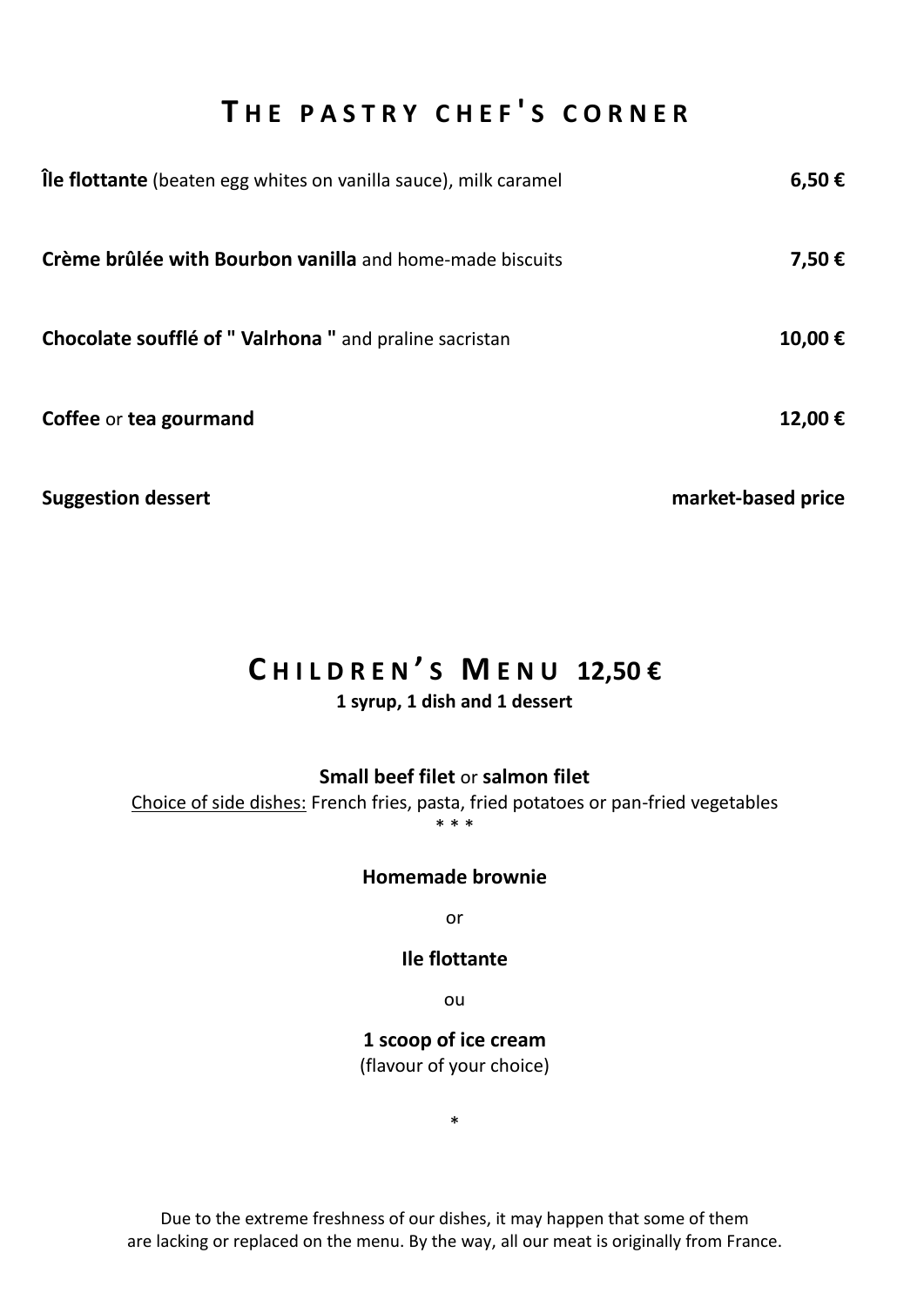## **M E N U « C H Â T E A U » 41,00 €**

#### **Salmon marinated in sea salt and herbs**

on a bed of mixed green salad and golden pine nuts, espuma with lemongrass

or

### **Semi-cooked goose foie gras**

with pineapple and mango chutney, brioche

**\* \* \***

#### **Guinea fowl breast cooked at low temperature**

conic morel sauce, mashed potatoes with rocket pesto and vegetables of the moment

ou

### **Suggestion « fish of the day »**

**\* \* \***

### **Dessert of your choice**

(supplement coffee gourmand 2,00 €)

**\***